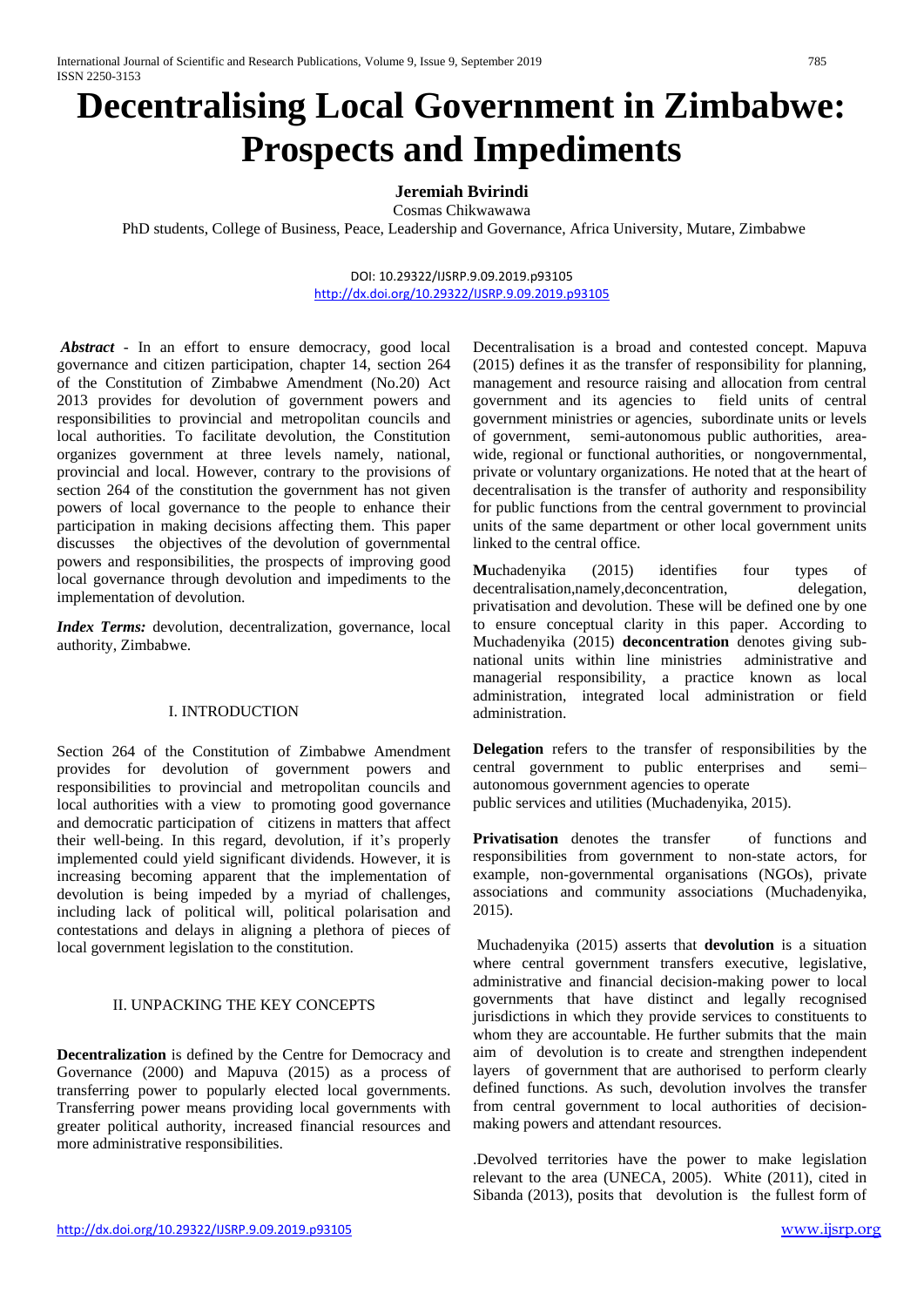decentralisation and is decentralisation par excellence, which aims to strengthen local government by granting it the authority and responsibility to formulate and implement local policies, and resources for services and infrastructure development. Likewise, Muchadenyika (2015) asserts that devolution is the most complete form of decentralisation of local government, which functions well as it ensures the transfer of resources from central to local government and ensures that central government relinquishes certain functions and devolved spheres of government assume the delivery and management of functions of central government at local level. Similarly, Chigwata (2018) characterises devolution as the most extensive form of decentralisation, which diffuses substantial governmental power, authority, responsibility and resources to subnational or local entities.

### III. BACKGROUND TO LOCAL GOVERNMENT DECENTRALISATION IN ZIMBABWE

As Muzenda and Chirisa (2018) note, in Zimbabwe, local governments has been through several phases of reform since the country gained independence from Britain in 1980. Muchadenyika (2015) asserts that Zimbabwe inherited from the British colonial regime a dichotomous local government framework consisting of urban councils, 'white' rural councils and 'black' rural local authorities, divided along racial lines. The Prime Minister's Directive of 1984, indicated the government's desire to decentralise with a view of addressing colonial imbalances and fostering rural development. Subsequently, the 1988 Rural District Councils Act eliminated fragmentation of the colonial era by combining 'white' rural councils and 'black' rural local authorities into rural district councils. During this period, local government reforms became tools for boosting socioeconomic development as well as reducing inherited colonial imbalances. As Masvaure (2016) observes, by the late 1980s the Zimbabwe government had also introduced universal suffrage voting in local government elections, which removed the requirement for voters to own property in the council where they vote. However, Masvaure (2016) posits that although the government professed a desire to decentralise power, local government remained subservient to the central state, with local elected representatives operating in fear of contradicting the minister responsible for local government. Furthermore, he submits that decentralisation in Zimbabwe was introduced at a time when the ruling party, ZANU PF had relative political hegemony and the approach was to partly decentralise administrative duties to local government, while the central government retained overall supervisory control.

The decentralisation drive gained impetus with the formation of a strong opposition political party in 1999, the Movement for Democratic Change (MDC). During this period ZANU PF considerably lost its dominance in local government, particularly in urban areas , here it virtually lost all parliamentary and local government elections to the MDC. Faced with this grim political reality it tended backtrack on its earlier commitment to decentralise in frantic efforts to retain its increasingly insecure grip on power. As Muchadenyika puts it, ZANU-PF considered devolution as a threat to its clutch on power and left it out in its 2013 election manifesto. On the

other hand, its political nemesis, the MDC characterised it as cardinal principle, whose inclusion in the constitution it fought very hard for and vowed to ensure it works for the people of Zimbabwe. Muzenda and Chirisa (2018), thus appositely remark that the constitionalisation of local government and introduction of devolution was a result of the 2008-2013 Government of National Unity (GNU) and as a precondition for holding of 2013 elections. As such, its development and implementation was not founded on real political will but was a political compromise of the parties in the GNU, that is, ZANUPF and two formations of the Movement for Democratic Change (MDC).

#### IV. OBJECTIVES OF DEVOLUTION IN ZIMBABWE

Section 264 of the Constitution provides for the devolution of power to provincial and local structures. It states that government powers and responsibilities must be devolved wherever appropriate to those authorities that are capable of exercising them. This echoes section  $3(2)$  (l) of the Constitution, which states that devolution of government power is one of the values upon which the Constitution is founded. Chapter 14, Section 264(2) of the Constitution outlines the objectives of the devolution of government powers and responsibilities to provincial and metropolitan councils and local authorities. These can be paraphrased as follows:

• To accord powers of local governance to citizens by enhancing their participation in the exercise of the powers of the state and in making decisions on issues affecting them.

• To promote transparent, democratic, effective, accountable and coherent government

• To foster and preserve the peace, national unity and indivisibility of the country.

• To recognise the right of societies to manage their own affairs and to promote their development/.

• To ensure equitable sharing of national and local resources.

• To transfer powers, responsibilities and resources from national government to create sound financial bases for provincial and metropolitan councils and local authorities.

Section 265 sets out general principles of local government, of which the most important are enunciated as follows:

- Ensuring good governance and ensuring that local authorities do not exceed their functions. Rather, they must cooperate with one another, and must ensure the fair and equitable representation of people in their areas of jurisdiction.
- Ensuring that all members of local authorities are elected by registered voters within their areas.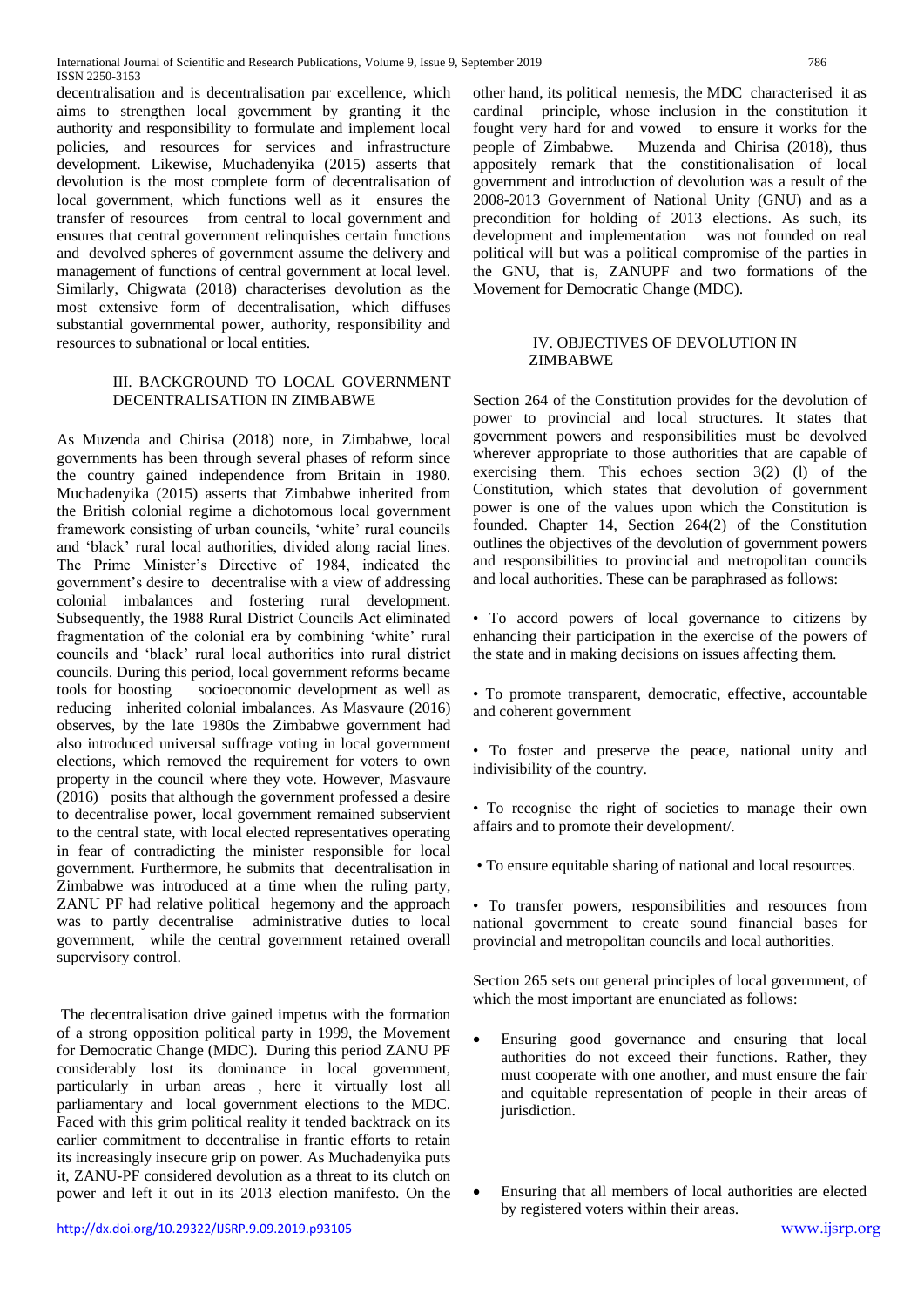• An act of parliament should facilitate coordination between central government, local authorities and provincial councils. The Constitution provides for a completely outlined layer of governance between national and local government.

 Abolition of the office of provincial governor, who was a presidential appointee and thus part of national government. Under the new arrangement, provincial and metropolitan councils are to have elected chairs, with councils having more powers and considerable independence from central government.

### V. PROSPECTS OF GOOD GOVERNANCE VIA **DEVOLUTION**

Scholars of local governance like Mapuva (2015) and Jonga (2014) argue that when effective decentralization and democratic local governance advance in tandem, local governments and the communities they govern gain the authority, resources, and skills to make responsive choices and to act on them effectively and accountably. Enhancing the capacity of local governments to act accountably and effectively requires promotion of the desire and capacity of civil society organizations and individuals to take responsibility for their communities, participate in local priority-setting, assist in the implementation of decisions, and monitor their effectiveness. According to Mapuva (2015) decentralization engenders change in the operation of institutions and invariably occurs gradually.

Brand (1991) and Pasteur (1999) note that implementation of devolution has its merits and demerits, pointing out that it brings government to the doorstep of the people, thus enabling them to easily access the various public services. For instance, under a decentralised system, one does not have to go to the capital city to be issued with a passport. The person can obtain the passport from an office close to him or her. Decentralisation also minimizes tyrannical tendencies by the government. Citizen's active participation in the operations of the government at the local level, makes them politically wiser, thereby enabling them to check any political office holder from sliding into dictatorship. Furthermore, decentralisation gives room for taking initiative, thereby promoting the generation of local solutions to problems peculiar to certain localities.

In addition, decentralisation takes some burdens off the central government by allowing it to cede part of its responsibilities to the local authorities, besides enhancing the efficiency of central government. As the government entities at the local level take some of the burdens off the shoulders of the central government, it is able to devote more attention to more pressing national issues, thus, becoming more efficient.

Crucially, delays in the implementation of public policies are also reduced through decentralisation of governance. Unlike in a centralized government systems where policy alterations have first to be referred to the central government, under devolution, the people can vary the policy to suit local contexts as long as they do not completely deviate from the original policy. This ensures that policies are considerably adapted to local conditions, besides helping to reduce delays in the implementation of government programmes.

As Nhede (2013) posits, devolution also ensures equitable distribution of resources, besides enabling citizens to make accurate and relevant decisions regarding priorities for their own locales. As such, decentralisation is ideal in Zimbabwe where there is uneven distribution of national resources. For instance, there are allegations that some areas like Matabeleland are marginalised in terms of national development programmes. Nhede (2013) observes that unequal regional development in Zimbabwe took a political dimension where some regions claimed that they were being deliberately overshadowed by other regions on tribal bases. Such an unfortunate development could be reversed through comprehensive devolution of power resources and management.

Nhede (2013) also contends that devolution fosters local development and national unity through acceptance of diversity. Furthermore, effective participation of citizens in local governance is promoted through decentralisation, thus, residents have more say about how public land and resources are used, how resources, revenues are spent, and how related public programmes are delivered. Decentralisation, thus, engenders the promotion of democratic rights and interests of the minority and marginalised groups in communities (Nhede, 2013). Local decision making for infrastructural and economic development agendas is also fostered in a manner that allows local authorities to initiate development plans appropriate to their regions, taking into cognisance their distinctive opportunities, priories and challenges. Decentralisation also makes government more responsible, facilitates participatory decision making and brings government closer to the governed, managing and accommodating social diversity, while balancing economic development in the entire country. In this regard, Chikerema (2013) posits that for the Zimbabwean system of government to function properly, citizens must actively participate in operations at all levels, especially in the local government system. He further asserts that local officials have both a stake and a responsibility in keeping citizens fully informed about local programmes and activities, giving them opportunities to play meaningful roles in determining and implementing public policy. In a similar vein, Muchadenyika (2015) posits that the transfer of authority and power to local institutions is vital in fostering the people's participation in the formulation and implementation of development plans and in the overall development process. In this regard, he submits that devolution can, thus, be taken as vehicle for liberating and democratising the state and the development process. This view is also corroborated by Moyo and Ncube (2014), who assert that democracy in Zimbabwe, can be enhanced as sub-governments mobilise local cooperation and consent in the implementation of national policies.

However, devolution also has some disadvantages. The Center for Democracy and Governance (2000) outlines some of the disadvantages, including promotion of ethnicity, exclusion, compounding marginalization of minorities, inflating religious and cultural diversities, promotion of decentralised authoritarianism and secession, and unnecessary duplication of roles.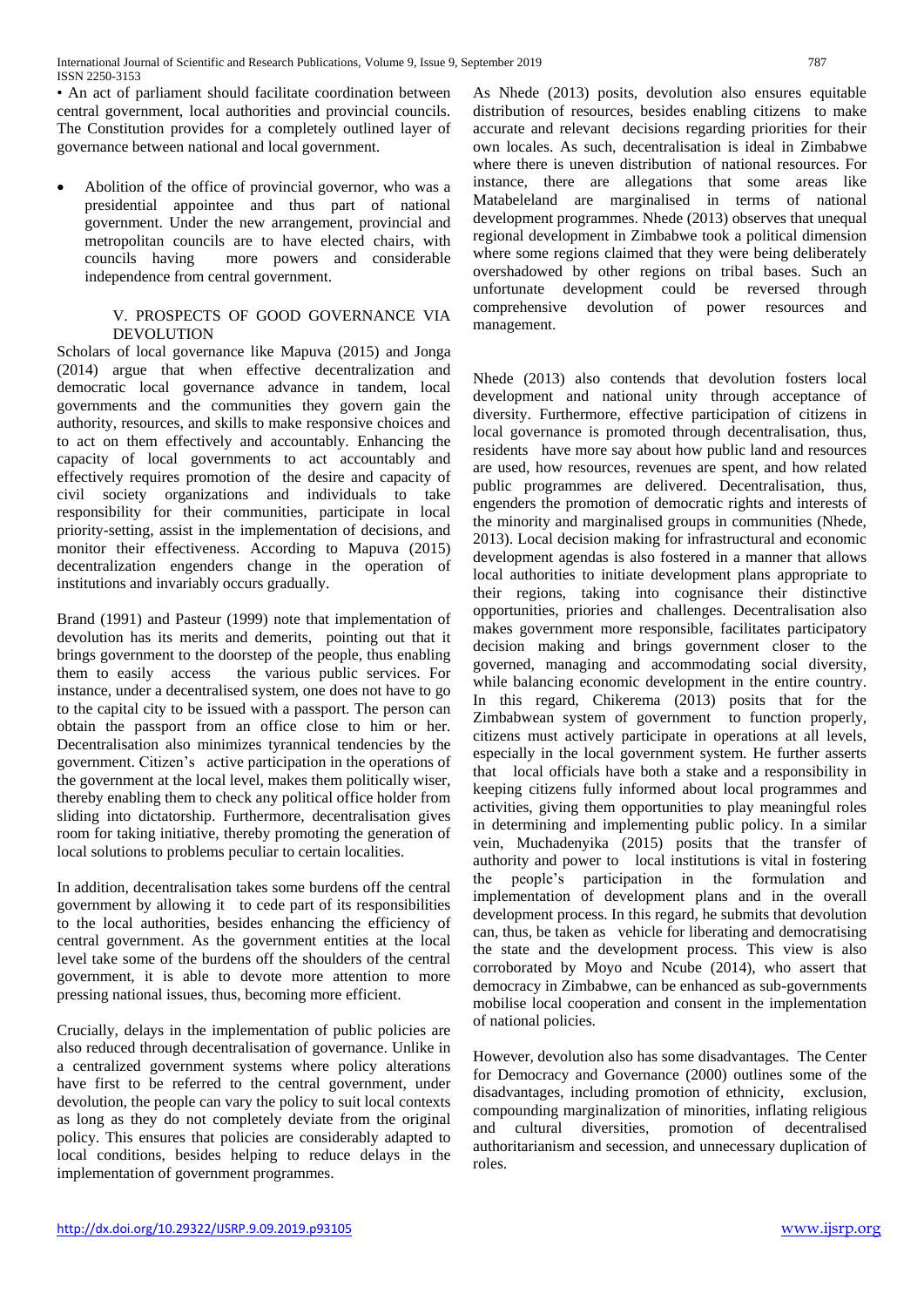**VI. IMPEDIMENTS TO THE IMPLEMENTATIONOF DECENTRALISATION** The much talked about devolution has remained on the lips of authorities for quite some time and some parts of the country are keen to see its implementation, while some are cynical. Notwithstanding its enshrinement in Zimbabwe's new Constitution, devolution has not been implemented and the intentions of the government seem not to point to its immediate implementation (Moyo, 2015). This view is also buttressed by ActionAid (2016) which cynically concludes that devolution as enshrined in the Constitution is frozen, leading to lack of participation in governance by local citizens. It further points out that no proper steps have been taken to implement the provisions of the Constitution as the government is clearly bend on retaining power through the perpetuation of a centralised system. Likewise, Chakunda (2018) asserts that the central-local government relationship resembles a typical parent-child relationship, defined by policy directives to sub-national governments, which have tended to compromise the autonomy and discretion of the local authorities or to contradict policy positions at sub-national level. He further points out that there is a clear trend of (re)centralisation of power where the central government is controlling functions that should ideally be performed by subnational governments. Chakunda (2018) concludes that Zimbabwe represents a typical unitary state that is opposed to the ideas of decentralisation, especially devolution of power.

There are also constraints to the implementation of devolution, which can be divided into two categories, namely, formal resources (laws, rules and money) and informal resources (technical expertise, public opinion and the politics of political parties). Firstly, in terms of the formal resources (that is, law, rules and money), there is a devolution caveat in the Constitution which makes one question the substance, breadth and depth of Zimbabwe's devolution legal framework. The Constitution says that whenever appropriate, governmental powers and responsibilities should be devolved to provincial and metropolitan councils and local authorities which are competent to carry out those responsibilities effectively and efficiently (Jonga, 2014). The political message and implications of this caveat are apparent. Since the national government remains the supreme tier of government, it implies that the Constitution guarantees it power to determine whether a particular province has the appropriate competence to effectively and efficiently govern local affairs and institute locally appropriate socio-economic development interventions for the benefit of local citizens. This immense constitutional power accorded to national government over provincial and metropolitan councils and local authorities' entails that their initial constitution and survival are at the mercy of ruling national government, which retains the power and authority of oversight.

As observed by Chatiza (2008) and Abrahamsen (2006) spreading the powers of oversight and arbitration to various key players may have the advantage of ensuring that no super ministry or agency takes absolute control of the proposed subgovernments.

Studies by Ackerman (2004), Makumbe (1999) and Reddy (1999) revealed that the financing architecture of the devolved system of governance would have to be well thought-out. Charlick (2001),

Hammar (2003) and Moyo (2000) argued that a weak public expenditure allocation system or one that is not transparent, equitable and accountable may cripple the capacity of provincial councils to control the formulation and implementation policies in their localities. Hlatshwayo (1998) and Makumbe (2000) contend that for devolution to achieve territorial justice, allocation of public expenditure to subgovernments should be predicated on a needs based assessment by region and not by population. Since devolution does not imply discrimination or preferential treatment of regions, as may be the case in a targeted regional economic policy, reducing regional disparities in Zimbabwe may remain an elusive dream (CPIA, 2005). CPIA argues that this may engender the criticism that devolution is not working or may even exacerbate perceptions of favouritism, even where none exists. Positive discrimination of sub-governments through skewed allocation of public expenditure to underdeveloped regions like Matabeleland would prove problematic. Devolution is in a sense paradoxical and oxymoronic in that it could treat unequals as equal, thereby defeating the idea of equality or territorial justice (Moyo, 2015). This can be resolved by proceeding on the basis of the dictum that "it is people not places which are poor" and devising a transparent and equitable public expenditure allocation system across provincial governments for nationally derived policies (Moyo, 2015).

Political contestation and hegemonic tussles between the ruling ZANU PF and the opposition MDC are apparently hampering the implementation of decentralisation in local government. In this regard, Muchadenyika (2018) appositely notes that the year 2000 marked the intensity of the outcome of political decentralization as it saw the MDC controlling local government in urban areas, and in response central government started interfering in local government, thereby defeating the whole purpose of decentralization. Even during the process of drafting the 2013 constitution, which provided for the devolution of local government, the ruling party was evidently opposed to devolution and only acceded to it as a political compromise, while the opposition MDC relentlessly pushed for it. The ruling party is therefore likely to resist or delay the implementation of devolution. Given its current control of parliament through a 2 thirds majority, implementation is likely to be very slow or to be completely resisted.

Moreover, delays in the harmonisation of pieces of local government legislation to give effect to devolution implies that all the three tiers of government will experience financial strain, thus impeding the expeditious delivery of government services (Action AID, 2014). In spite of the provisions of section 264 of the constitution, the government has failed to confer powers of local governance to the citizens and enhance their participation in making decisions on matters affecting them. This scenario undermines the full implementation of devolution. The delayed alignment of various pieces of local government legislation is hindering efficiency, effectiveness and accountability in local governance. Particularly, capacity building to improve the technical expertise of staff in all provincial and metropolitan councils with regard has suffered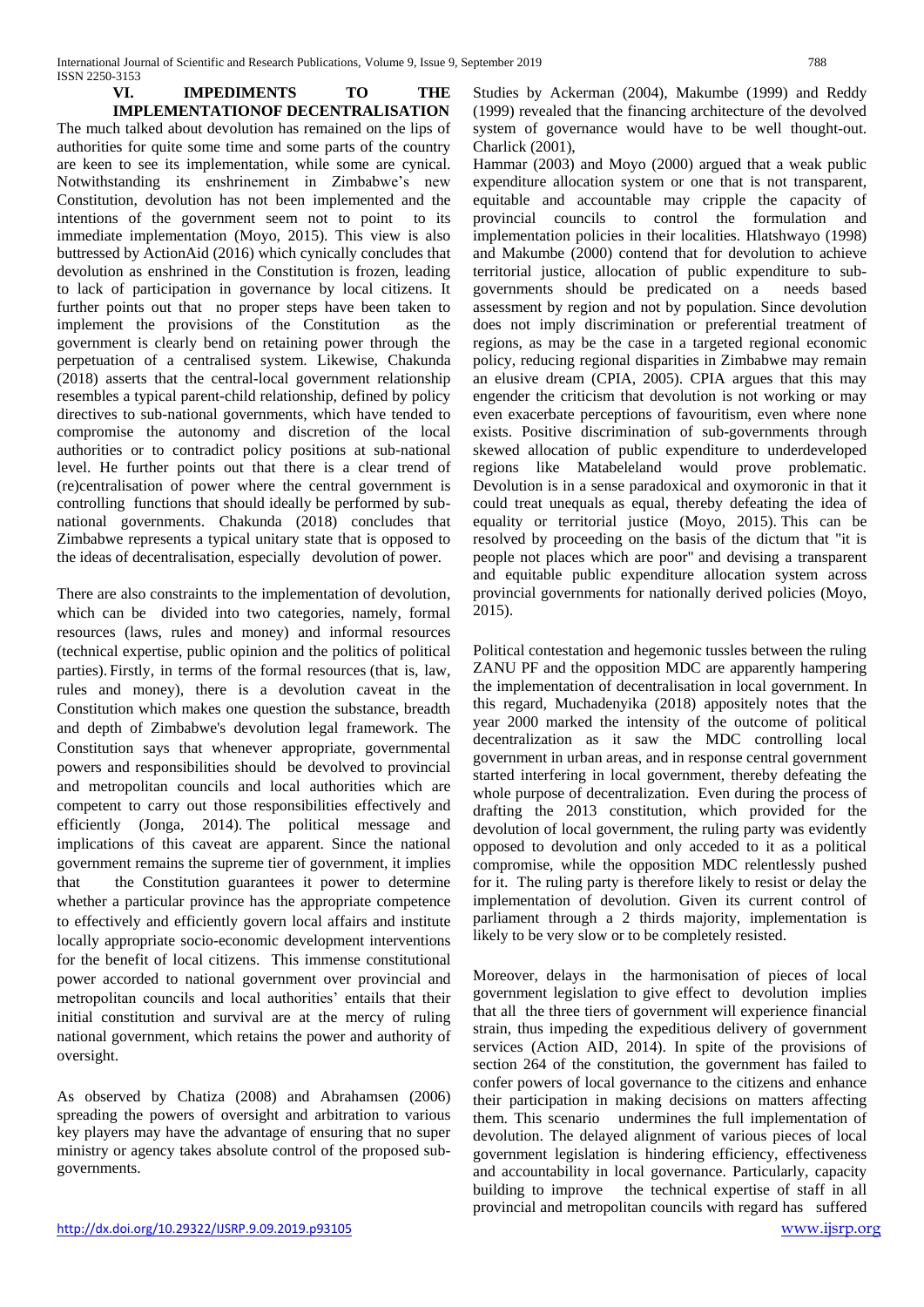owing to lack of supporting legislation and budgetary allocations. Similarly, democratic institutions and mechanisms of political accountability at the level of sub-governments remain weak. Ackerman (2004) contends that where these institutions and mechanisms are weak, delivery of public services may be captured by elite groups in all three tiers of government, giving rise to decentralised authoritarianism and despotism. Failure to accord communities the right to manage their own affairs and to foster their development has perpetuated the marginalisation of communities, relegating them to unending poverty and penury. For instance, the looting of diamonds in Chiadzwa by the elite and the serious poverty levels prevailing in that province in spite of the God given wealth of diamonds has created mistrust between the Chiadzwa community and government.

In addition, both urban and rural councils have not been fully accountable to local citizens. Moreover, there is an enormous mismatch of powers and responsibilities of provincial and local authorities with resources, apart from lack of clearly defined nationally and locally owned resources to enable local authorities to get a fair share of fiscal allocations. Delays in aligning extant legislation with the constitution have hindered central government and provincial and local authorities in working out a predictable formula for the equitable distribution of 5% of national revenue that is constitutionally provided for local government. Besides, there is no payment mechanism to ensure that local authorities are paid their allocations on time.

The delay in aligning legislation has also encouraged some regions to take a tribal root against the spirit of devolution. This creates the need for continued central government supervision to ensure that the practice of devolution when implemented, does not mutate into geo-ethnic or linguistic , thus ensuring that all citizens, irrespective of linguistic and ethnic identities have equal opportunities to pursue economic endeavours in whatever region they chose. Failure to rein-in territorial provincial councils that may promote tribal xenophobia could undermine national unity. For this reason, as Chatiza (2008) contends, it is crucial that provincial or metropolitan based policies reflect the broader national economic and socio-political policies.

Additionally, lack of political will to align and harmonise the new constitutional provisions to existing local governance legislation has also presented challenges such as over-lapping and duplication of tasks, as well as confusion in the implementation of the provisions of the new constitution.

#### VII. CONCLUSION

Zimbabwe has made several reforms intended to promote the decentralisation of local governance for a protracted period time, spanning both the colonial and post-independence eras. The enshrinement of provisions for devolution the constitution of 2013 was a watershed in the decentralisation process. As noted by Mapuva (2014), Zimbabwe, through the new Constitution, has established the constitutional basis for the functionality of a devolved system of governance, although the specifics are yet to be tested on the ground. However, it is manifestly clear from the foregoing discussion that the road to

implementation of devolution in Zimbabwe has been bumpy, hampered by several factors, including, inter alia, ambiguities and vagueness in the constitutional provisions for devolution, lack of political will, political contestations between the governing party, ZANU PF and the main opposition party, MDC, and delays in aligning the plethora of pieces of local government legislation to the constitution.

#### REFERENCES

[1] Abrahamsen, R. (2000). *Disciplining Democracy: Development Discourse and Good Governance in Africa*. Zed Books, London, New York.

[2] Ackerman, J. (2004). Co-Governance for Accountability: Beyond Exit and Voice. World Development, 32 (3): 447-463. ACPDT. 2002. Local Governance and Participation. ACPD and ABDT.

[3] ActionAiD (2014). *The Dynamics of Devolution in Zimbabwe: A briefing paper on local democracy.*

[4] Brand, C. M. (1991). Will Decentralisation enhance local participation? Helmsing, H. J., Mutizwa-Mangiza, N. D., Gasper, D. R. Brand, C. M. and Wekwete, K. H. (eds) *Limits to Decentralisation in Zimbabwe: Essays on the Decentralisation of Government and Planning in the 1980s*

[5] Calderisi, R. (2006). *The Trouble with Africa: Why Foreign Aid Isn't Working*. Yale University Press, New Haven and London.

[6] Charlick, R. B. (2001). Popular Participation and Local Government Reform. *Public Administration and Development, 21: 149-157*.© Copyright Community Law Centre, University of the Western Cape

[7] Chatiza, K. (2008). Opportunities and Challenges in Institutionalizing Participatory.

[8] Chigwata, T.C. (2018). *Emerging debates about, and prospects for, devolution in Zimbabwe.*

[9] CPIA. (2005). *Zimbabwe: The Next 25 Years.* Centre for Peace Initiatives in Africa.

[10] De Valk, P. and Wekwete, K. H. (1990). *Challenges for Local Government in Zimbabwe in Decentralizing for Participatory Planning? Comparing the experiences of Zimbabwe and other Anglophone countries in East and Southern Africa*, Gower Publishing Company.

[11] Hammar, A. (2003). *The Making and Unma(s)king of Local Government in Zimbabwe in Zimbabwe's Unfinished Business: Rethinking Land, State and Nation in the Context of Crisis* edited by Hammar A, Raftopoulos, B. and Jensen, S. Weaver Press, Harare.

[12] Hlatshwayo, B. (1998). *Local Government in Zimbabwe in Grounding Good Governance and Democracy in Communities: An Exploration of some Zimbabwean Experiences*

[13] Jonga,W. (2014). Local government Systems in Zimbabwe and Associated Challenges. Synthesis and Antithesis.

[14] Linington, G. (2001). *Constitution of Zimbabwe.* London, Kleuer.

[15] Makumbe, J. (1999). *Zimbabwe: Decentralisation, Development and Democracy in Local Government Democratisation and Decentralisation: A Review of the Southern Africa Region*, Edited by P. S. Reddy.

[16] Manyukwe (2003). Zimbabwe: Traditional chiefs or ZANU PF agents? [Online] Available at http://www.fingaz.co.zw/ Accessed: 12.08.2009.

[17] Mapuva, J. (2015). The Controversies of Devolution in Zimbabwe. *International Journal of Political Science and Development, Vol.3(5) 183-192*

[18] Ministry of Local Government [online] accessed: 12.08.2009. Copyright Community Law Centre, University of the Western Cape.

[19] Masvaure, S. (2016).'*Unshared vision': Decentralisation in Zimbabwe, a special reference to the Harare City Council* . A dissertation submitted to the University of KwaZulu-Natal,South Africa.